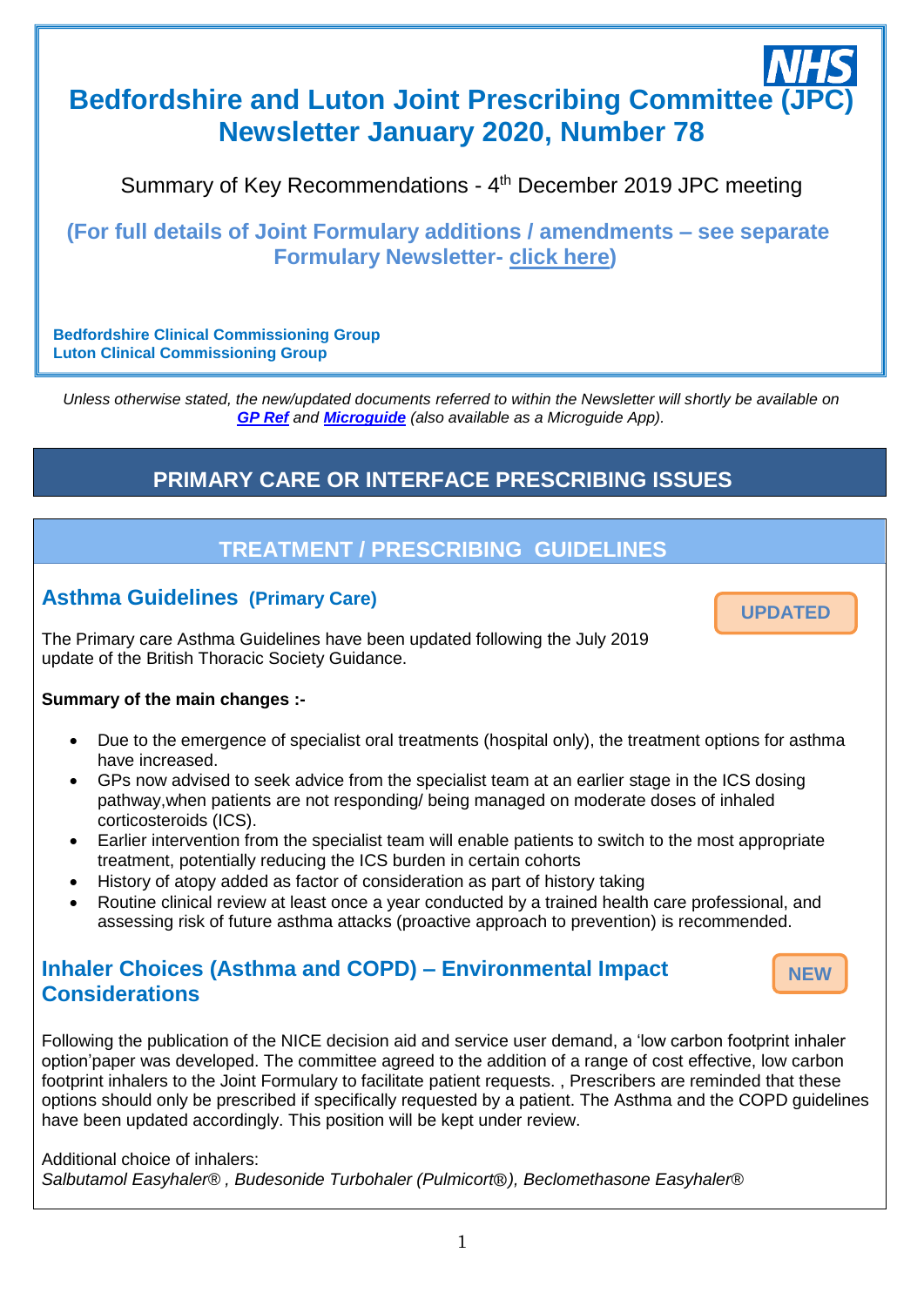### **Primary Care Management Of Adult Female Urinary Incontinence – Pharmacological Management Pathway**

The Priorities Forum are currently updating their Urinary Incontenince Pathway. The JPC has approved the updated version of the 'pharmacological Management pathway' section of this pathway. The updated pharmacological management pathway will be published shortly, after clarification has been received from the Priorities Forum on whether there are any other changes required to the full pathway.

## **Luton and Bedfordshire Continence Appliance Prescribing Guidelines**

A Continence Appliance Prescribing guideline has been produced by the Bedfordshire and Luton Community Services. This Guideline was approved for use by the committee. The Joint Formulary will be updated accordingly to incorporate the relevant information.

## **Bedfordshire and Luton Prescribing Guideline for Dry Eye Management in Adults**

The guideline (based on Moorfields guidelines) has been produced in consultation with Bedford Hospital and the Luton and Dunstable Hospital Ophthalmologists.

The main purpose of the guideline is:-

 To provide guidance to primary care prescribers on the treatment steps and the most cost effective treatment options for managing dry eye syndrome.

## **Updated Dietetics Guidance**

The following two guidelines have been updated:-

- **Guidelines For The Prescribing Of Specialist Infant Formula In Primary Care**
- **Oral Nutritional Supplements (ONS) Prescribing Guidelines**  *(An information sheet for General Practitioners considering prescribing ONS in adults)*

## **SHARED CARE GUIDELINES AND TREATMENT PATHWAYS**

### **Drugs For The Treatment Of Dementia - Shared Care/ Transfer Of Care Guideline**

The shared care/ transfer of guideline has been extended to include (in addition to Alzheimer's Disease Dementia), Lewy Body Dementia, Vascular Dementia and Parkinson's Disease DementiaThis shared care guideline is applicable for all BCCG and LCCG patients.

### **Inflammatory Bowel Disease (IBD) Shared Care Guideline For The Use Of Thioupurines (Azathioprine And 6-Mercatopurine)**

The shared care guideline for the use of thiopurines in the treatment of IBD has been reviewed and updated. Due to different operational processes that occur at the two main local hospitals regarding the sharing of care responsibilities, (primarily around blood test monitoring), the decision has been taken to produce two separate

**UPDATED**

**NEW**

**NEW**

**UPDATED**



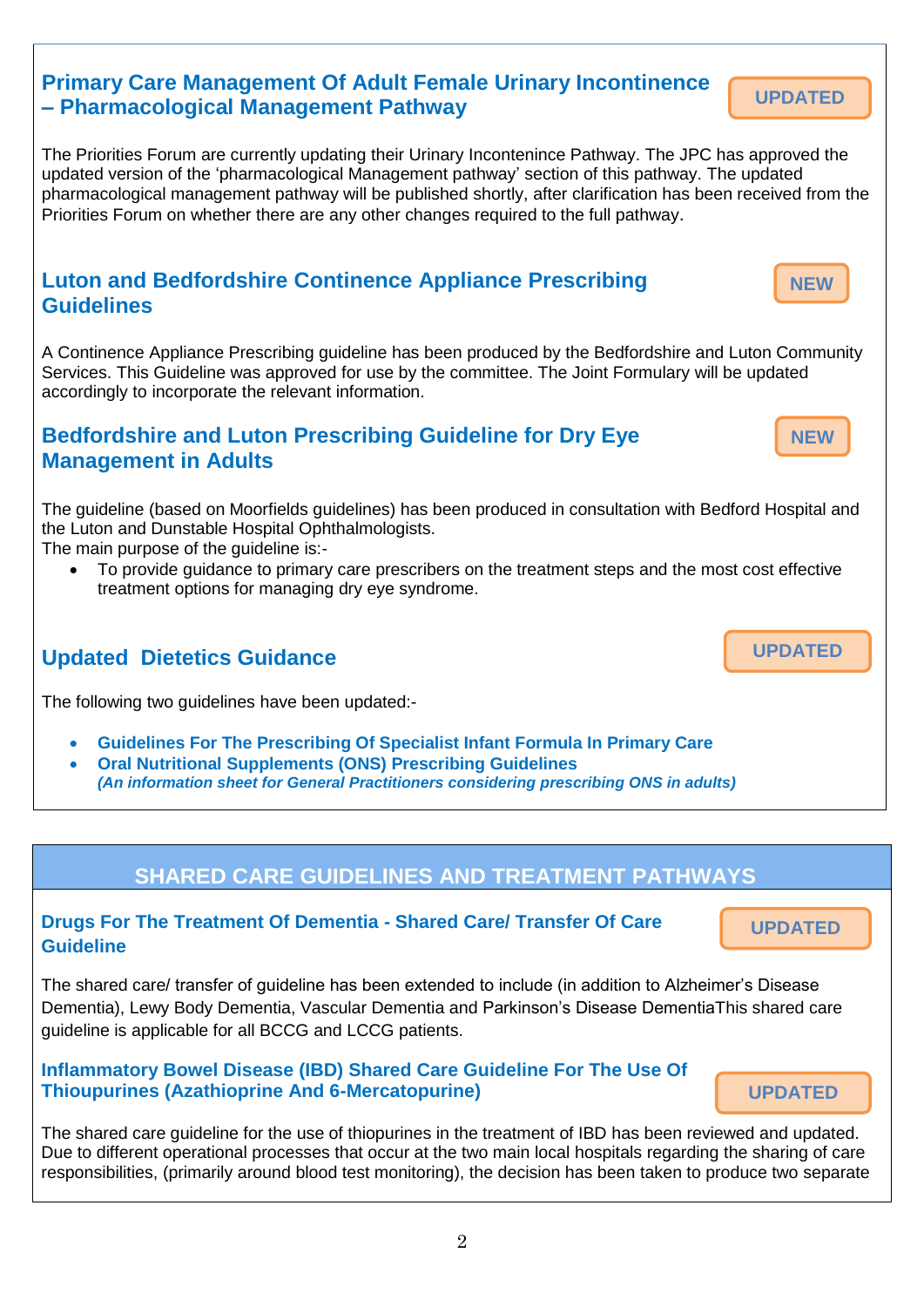'hospital specific' shared care guidelines. Each version of the shared care guideline clearly outlines the GP responsibilities that apply for individual patients who are under the care of the L&D and Bedford Hospital. In addition, each shared care guideline contains a link to a summary fact sheets for azathioprine and 6 mercaptopurine.

### **Amiodarone Shared Care Guideline**

Following a BCCG audit of the prescribing and monitoring of amiodarone, the need for an amiodarone shared care guideline was highlighted. The shared care guideline was approved by the committee for use across BCCG and LCCG.

## **JPC BULLETINS/FACT SHEETS**

## **Bulletin 284:- Aviptadil/phentolamine intracavernosal injection (Invicorp®) for erectile dysfunction**

### **JPC recommendations:-**

- The committee agreed to support the addition of Aviptadil/ phentolamine (Invicorp) intracavernosal Injection to the Joint Formulary for the symptomatic treatment of erectile dysfunction in adult males due to neurogenic, vasculogenic, psychogenic, or mixed aetiology as a second line agent for use in those who have failed on oral therapies (oral PDE5 inhibitors).
- Prescribing of Aviptadil/ phentolamine (Invicorp) intracavernosal injection must be initiated by Specialists and may be continued by GPs.

## **Bulletin 285:- Rasagiline for Parkinson's Disease**

### **JPC recommendations:-**

- The Committee approved the addition of Rasagiline for the treatment of Parkinson's Disease to the Joint Formulary.
- For Specialist initiation only, GPs can then continue to prescribe in Primary Care.

## **NOAC Interactions Document (EoEPAC\* bulletin)**

The Committee ratified the EofEPAC updated document

\*EoEPAC – East of England Priorities Advisory Committee

## **Linezolid GP Fact Sheet – Prescriber Information**

- A Linezolid GP fact sheet was approved by the committee.
- This information is provided to facilitate the prescribing, supply and monitoring of linezolid in Bedfordshire and Luton CCGs.





**NEW**



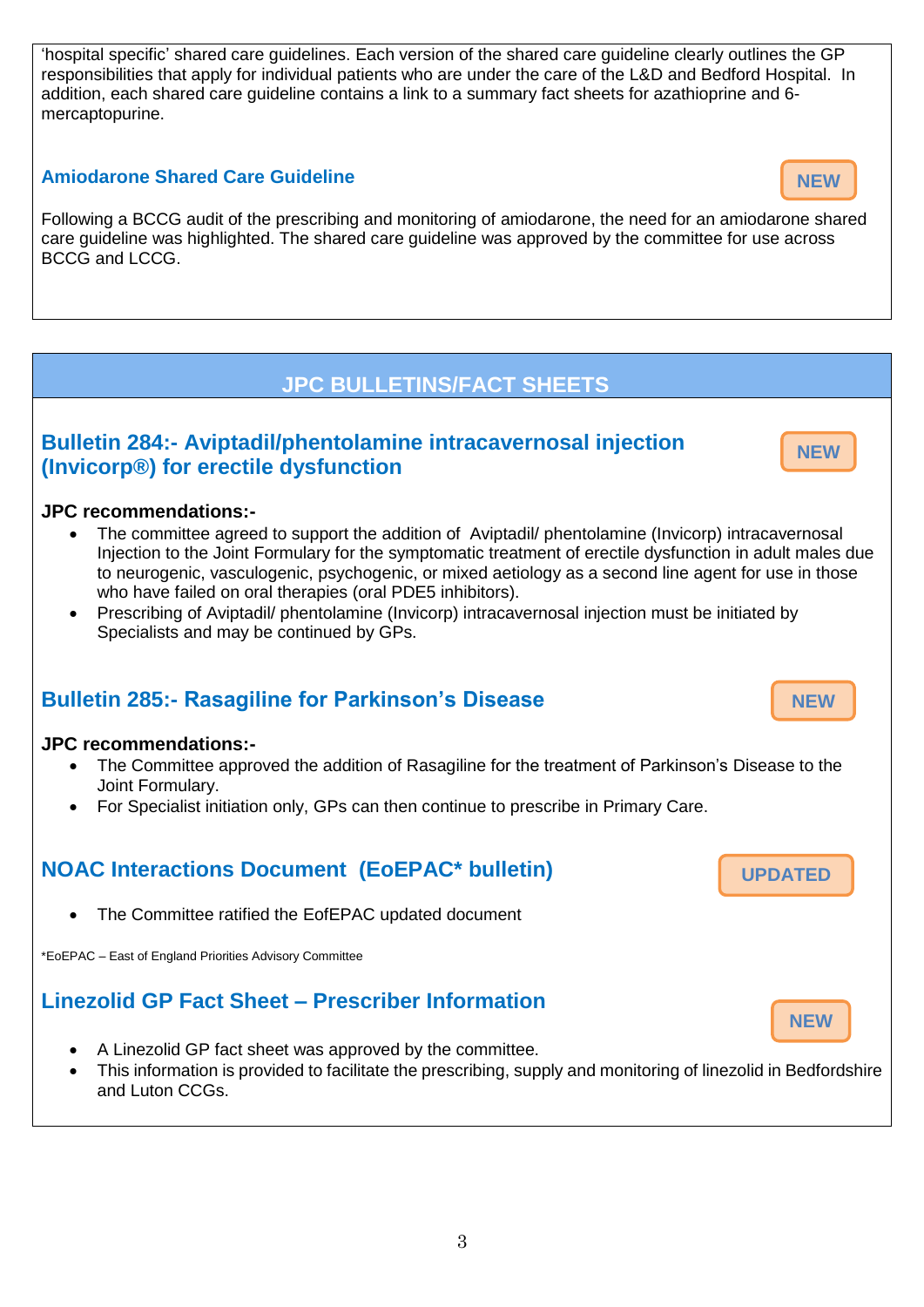## **SECONDARY CARE PRESCRIBING / COMMISSIONING ISSUES**

**NEW**

**Bulletin 287:- Infliximab for the management of diarrhoea or colitis associated with Immune Checkpoint Inhibitor (ICPI) therapy (EoEPAC\* bulletin)**

#### **JPC recommendations:-**

The Committee ratified the EoEPAC bulletin including its list of recommmendations

\*EoEPAC – East of England Priorities Advisory Committee

#### **NICE GUIDANCE ISSUED/UPDATED (This list contains CCG Commissioned items)**

- Dapagliflozin [with insulin for treating type 1 diabetes, Technology appraisal guidance \[TA597\]](https://www.nice.org.uk/guidance/ta597)  **Specialist initiation, GPs to continue.**
- Xeomin (botulinum neurotoxin type A) for treating chronic sialorrhoea, Technology appraisal guidance [\[TA605](file:///C:/Users/mcgroartys/Desktop/dec%2019/%5d%20https:/www.nice.org.uk/guidance/ta605)
	- **Local Botulinum Guidelines updated to incorporate NICE TA.**
- [Rivaroxaban for preventing atherothrombotic events in people with coronary or peripheral artery disease,](https://www.nice.org.uk/guidance/ta607)  [Technology appraisal guidance \[TA607\]](https://www.nice.org.uk/guidance/ta607)
- Pentosan polysulfate [sodium for treating bladder pain syndrome, Technology appraisal guidance \[TA610\]](https://www.nice.org.uk/guidance/ta610) **Specialist prescribing only, no GP prescribing**.
- Fluocinolone acetonide intravitreal [implant for treating chronic diabetic macular oedema in phakic eyes](https://www.nice.org.uk/guidance/ta613)  [after an inadequate response to previous therapy, Technology appraisal guidance \[TA613\]](https://www.nice.org.uk/guidance/ta613) **Negative Appraisal – not recommended for this indication.**
- [Cannabis-based medicinal products, NICE guideline \[NG144\]](file:///C:/Users/mcgroartys/Desktop/dec%2019/•%09https:/www.nice.org.uk/guidance/ng144) This guideline covers prescribing of cannabis-based medicinal products for people with intractable nausea and vomiting, chronic pain, spasticity and severe treatment-resistant epilepsy.
- o Sativex is now recommended as an option for treating spasticity. The JPC has previously endorsed an EoEPAC\* negative position on this treatment in line with previous NICE Guidance. **No prescribing (primary or secondary care) is recommended until the drug has been reviewed via EoEPAC and/or local processes.**
- o Nabilone is recommended for chemotherapy induced nausea and vomiting **Specialist prescribing only, no GP prescribing**

\*EoEPAC – East of England Priorities Advisory Committee

### **Post JPC meeting:**

The following two NICE TAs have been published after the  $4<sup>th</sup>$  Dec JPC meeting

- [Cannabidiol with clobazam for treating seizures associated with Dravet syndrome,](https://www.nice.org.uk/guidance/ta614) Technology Appraisal [TA614]
- Cannabidiol with clobazam [for treating seizures associated with Lennox–](https://www.nice.org.uk/guidance/ta615) [Gastaut syndrome](https://www.nice.org.uk/guidance/ta615) , Technology appraisal [TA615]

**Current position**:- No GP prescribing of cannabidiol for either indication is currently recommended.